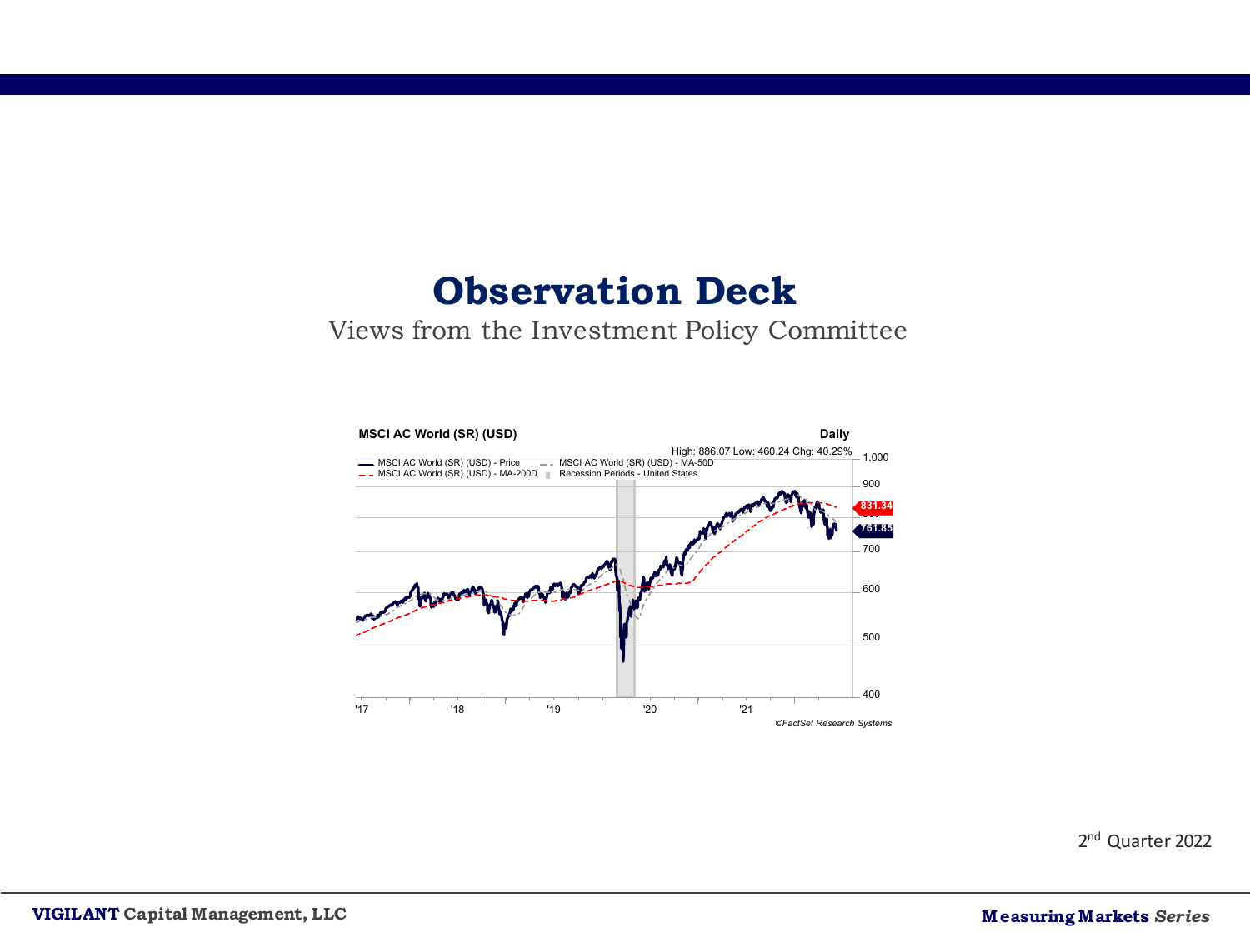#### **Purpose**

- The Observation Deck is a series of pictures designed to communicate points of view and to stimulate discussion and debate, it is NOT a set of recommendations
- Our commentary is not the result of any single data point or graphic, it is a reflection of the weekly conversations within the Investment Policy Committee and a set of perspectives that are derived from many observations accumulated over varying time frames
- Slides that are included in the Observation Deck are a subset of the scores of data points and graphics that the Investment Policy Committee views each week in assessing the status of the business cycle and the health of financial markets
- We hope that you enjoy the Observation Deck and recognize that the views and opinions expressed are capturing a moment in time and are subject to change without notice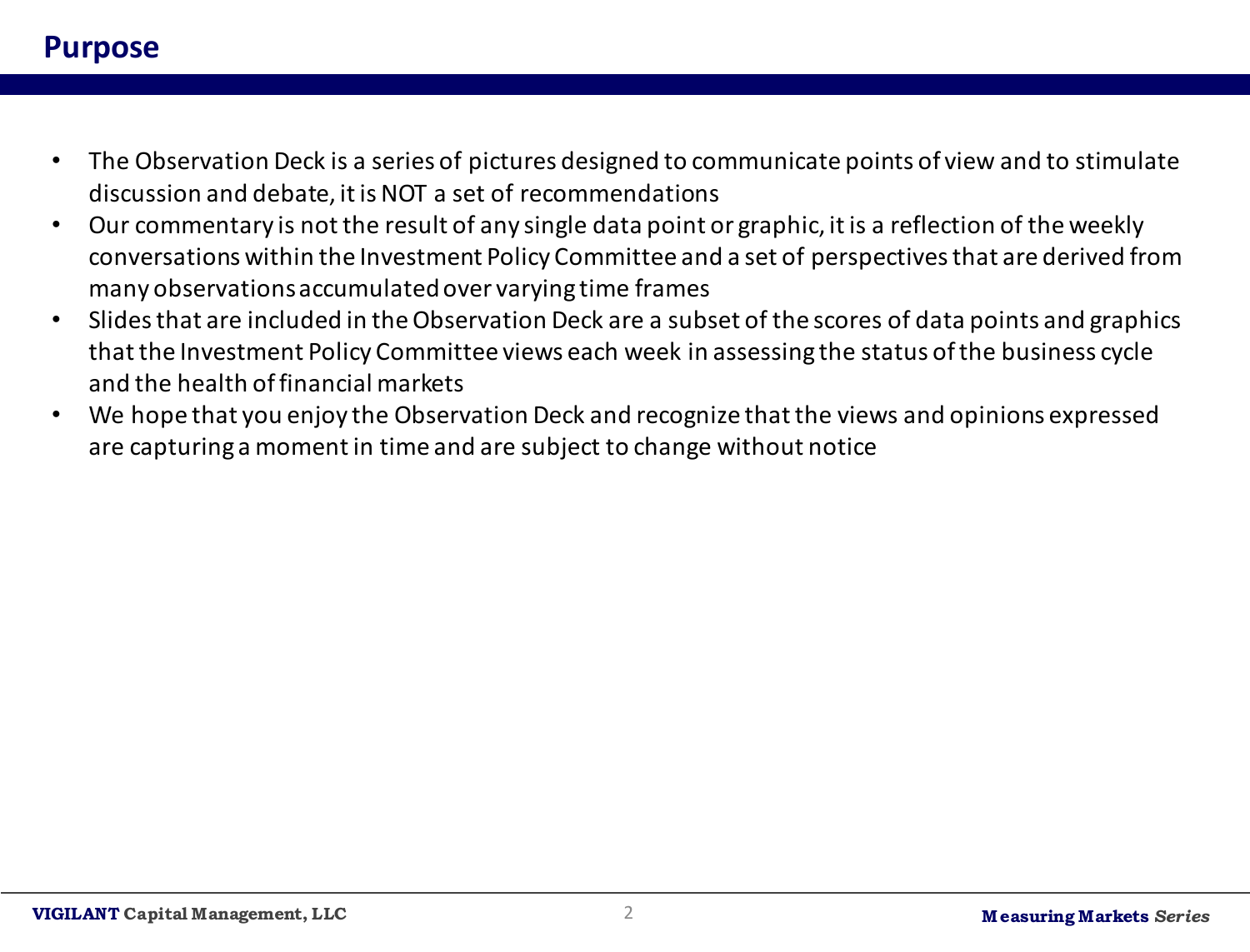#### **Observation #1 – Growth is Slowing**

- The Purchasing Managers' Index Series are monthly economic surveys that provide an advance signal of what is happening in the real economy. They track activity variables such as output, new orders, supply times, employment and prices across key sectors.
- The Series cover 30 countries and 86% of global GDP. The PMI is a diffusion index with values above 50 signaling expansion and below 50 indicating contraction. The further from 50 the faster the rate of change indicated.
- The Composite (black line) accommodates the activities within the Manufacturing (blue line) and Services (orange line) sectors.



The Heat Map is conditionally formatted using the month-end data points in a rolling 20Y time series.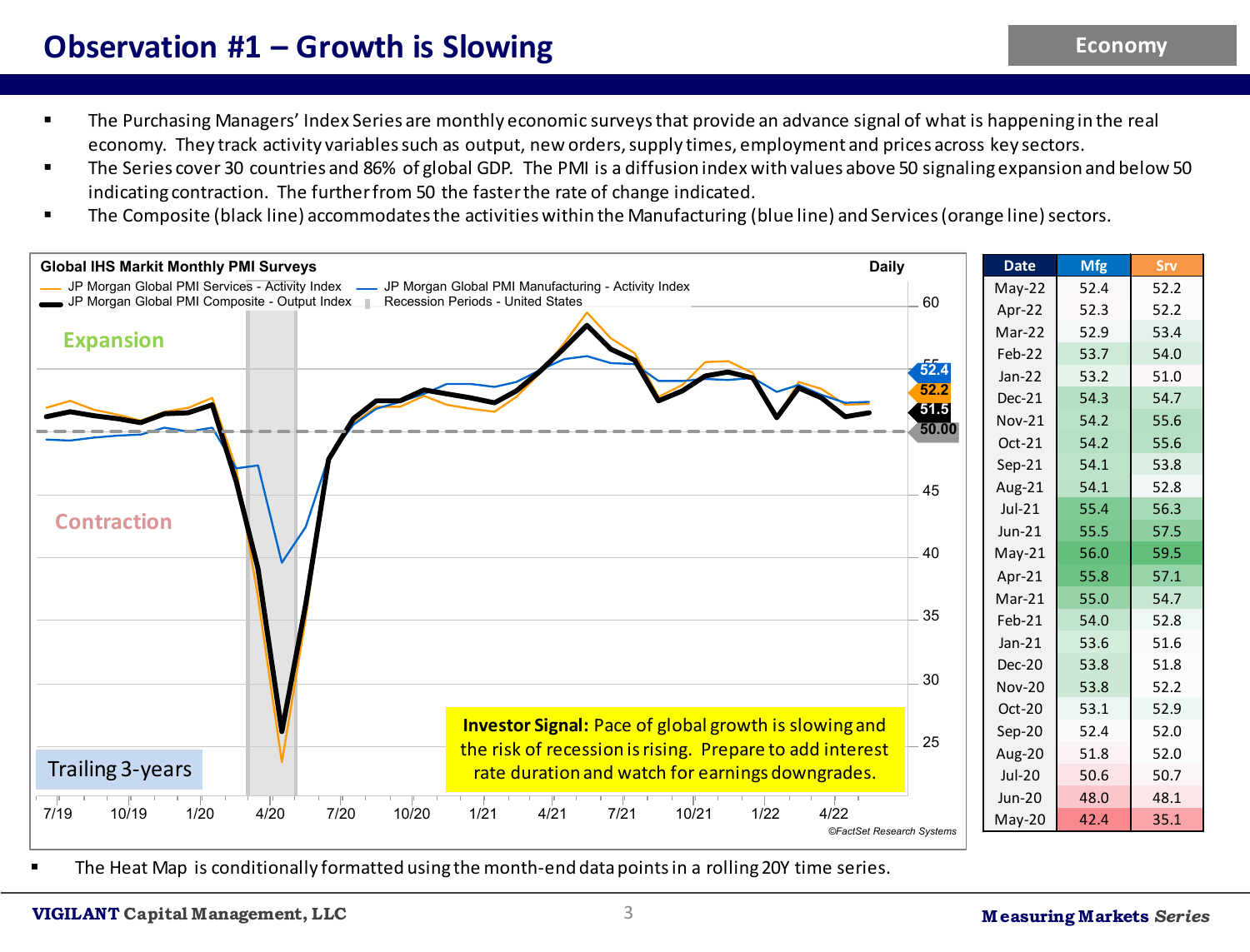## **Observation #1 – Growth is Slowing**

- The ISM Report on Business (ROB) is the collective name for two monthly reports, the ISM Manufacturing ROB (blue line) and the ISM Services ROB (gold line), published by the Institute for Supply Management. The ROB is based on a national survey of purchasingmanagers where respondents indicate each month whether particular activities have increased, decreased, or remained unchanged.
- The ISM ROBs are diffusion indexes with values above 50 signaling expansion and below 50 indicating contraction. The further from 50 the faster the rate of change indicated. The ISM Indexes are considered one of the most reliable barometers of the US economy.

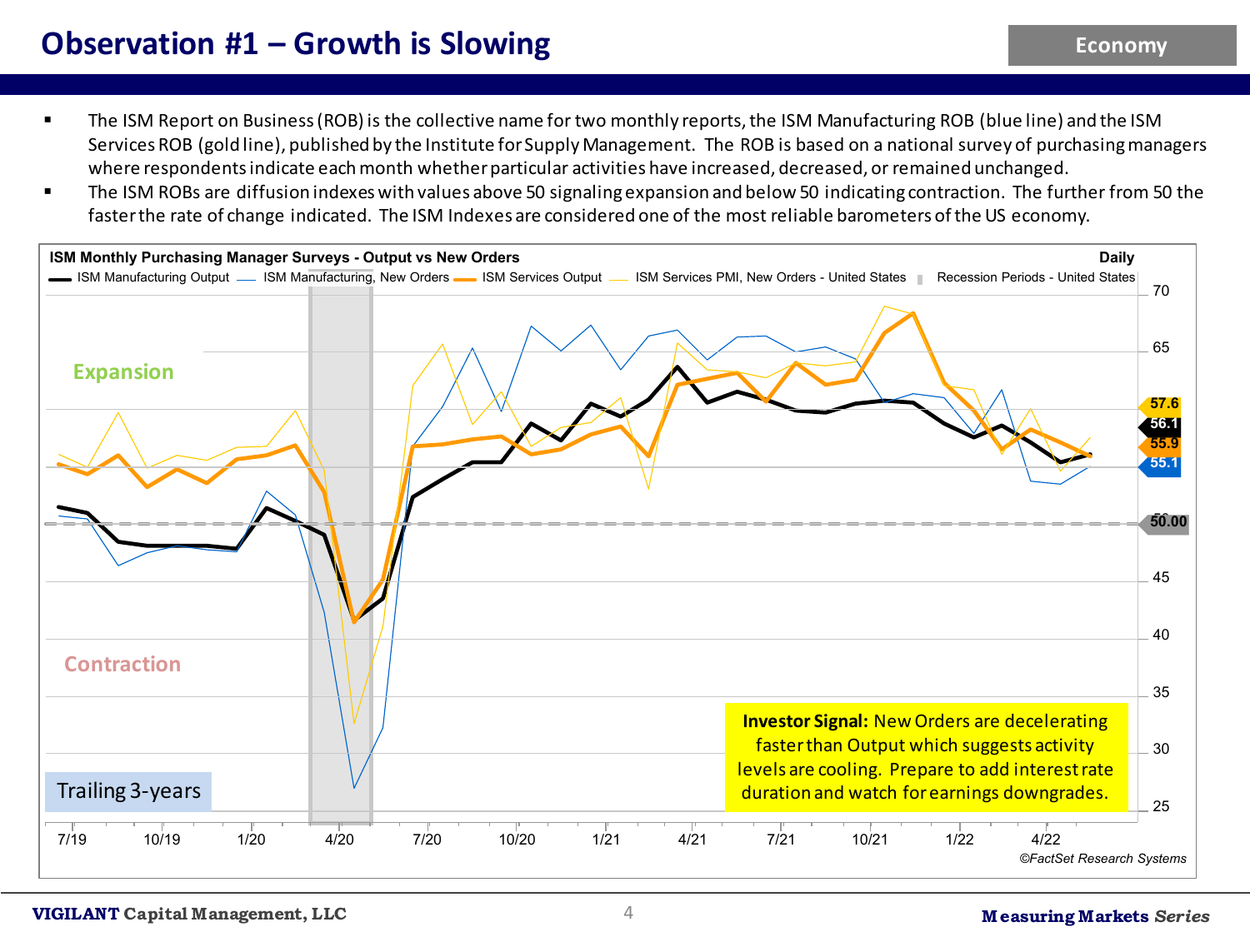## **Observation #2 – Source of Growth is Reversing**

- The Bureau of Economic Analysis (BEA) reports the total value of personal consumption expenditures (PCE) collectively every month. The PCEs are broken down by goods (blue line) and services (gold line), with goods split between non-durable goods that have a life expectancy that is less than three years and durable goods that are pricier items that last longer than three years.
- The BEA uses the current dollar value of PCEs to calculate the PCE Price Index that shows the price inflation that occurs from one period to the next. The PCE Price Index is the preferred measure of inflation used by the Federal Reserve in setting monetary policy.

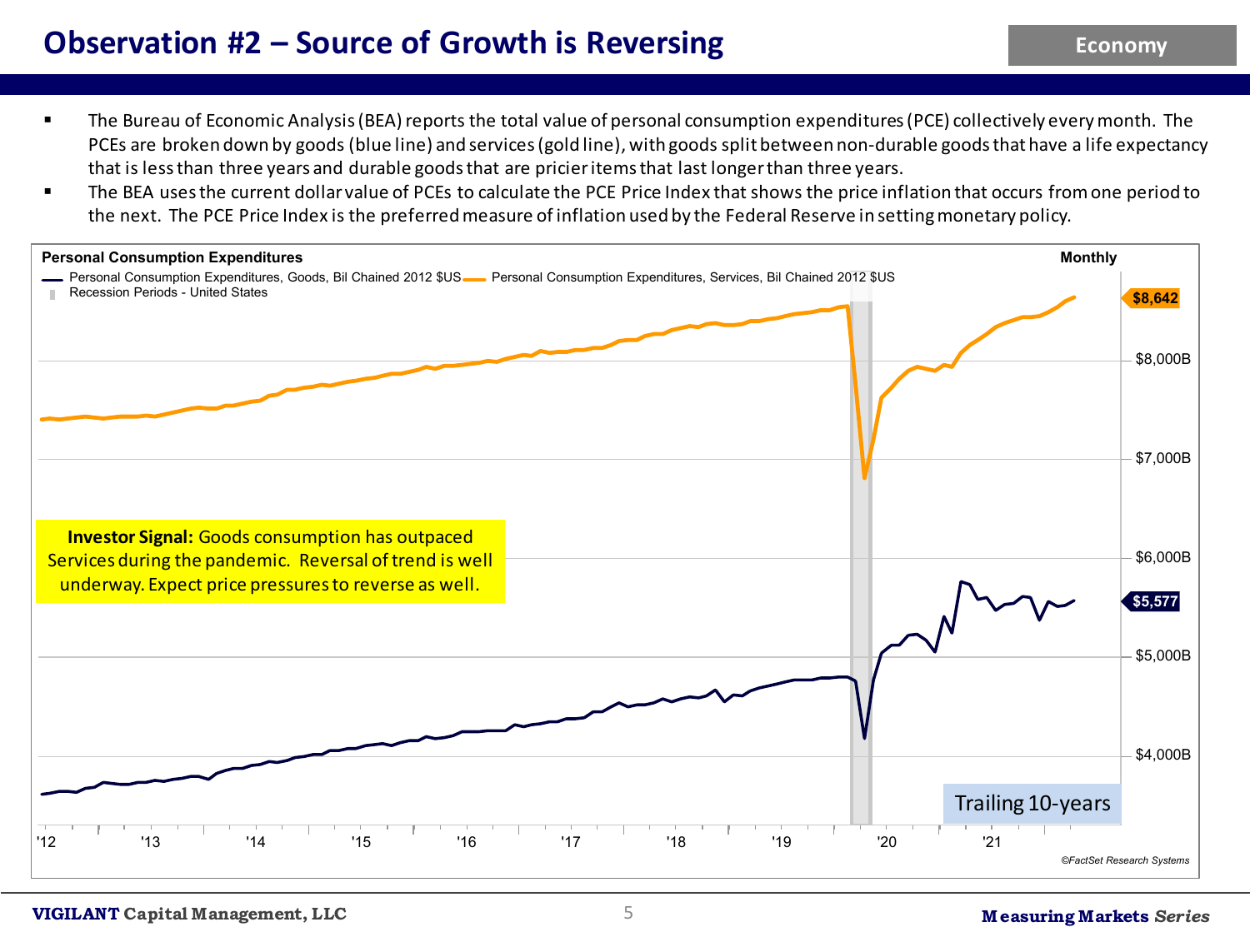#### **Observation #3 – Inflation is Peaking**

- **The Consumer Price Index (CPI)** measures the changes in prices paid by consumers for goods and services. Released by the Bureau of Labor Statistics each month, the CPI-U is based on prices of food, clothing, shelter, fuels, transportation, medical services, drugs, and other goods and services that people buy for day-to-day living. The Urban Consumer group represents approximately 93% of the US population.
- Core CPI (red line) excludes the more volatile prices of food and energy from the headline CPI (black line)

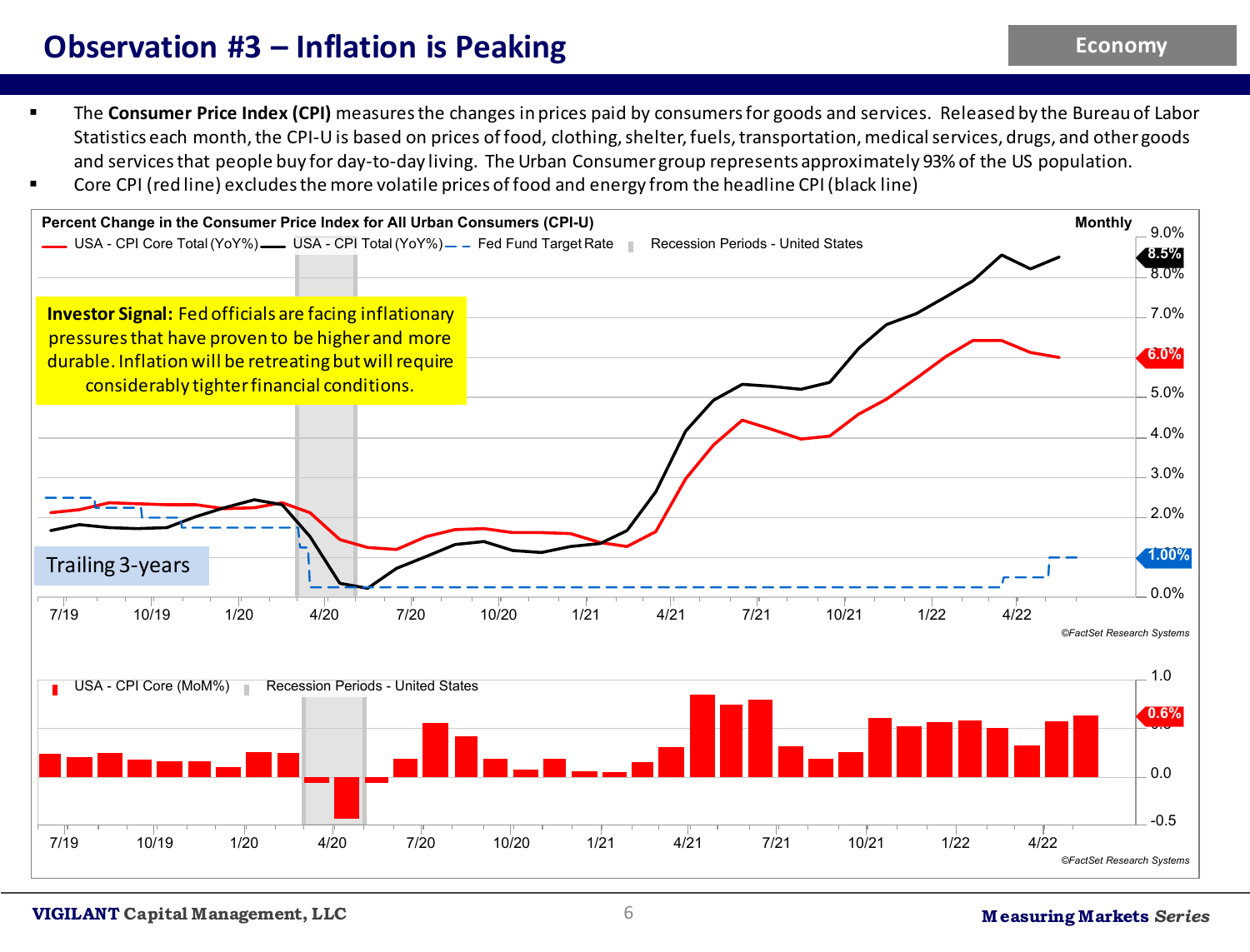### **Observation #3 – Inflation is Peaking**

- **The Consumer Price Index (CPI)** measures the changes in prices paid by consumers for goods and services. Released by the Bureau of Labor Statistics each month, the CPI-U is based on prices of food, clothing, shelter, fuels, transportation, medical services, drugs, and other goods and services that people buy for day-to-day living. The Urban Consumer group represents approximately 93% of the US population.
- Core CPI (red line) excludes the more volatile prices of food and energy. The CPI may also be viewed through the lens of Goods (dark blue line) and Services (orange line) to further identify the source of price pressures on the consumer.

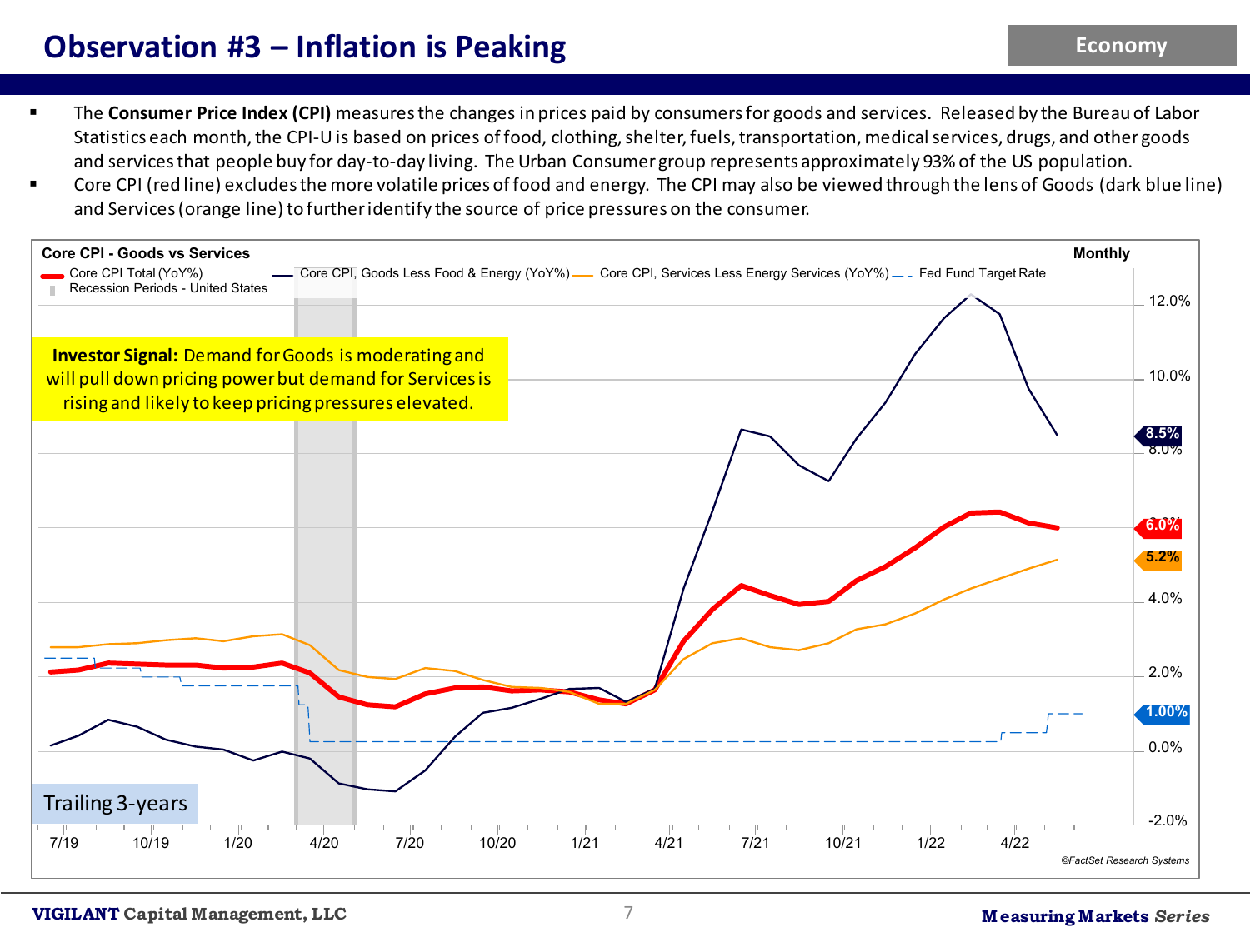### **Observation #4 - Labor Gap Should Narrow**

- The Job Openings and Labor Turnover Survey (JOLTS) is a survey conducted by the Bureau of Labor Statistics to measure job vacancies. Each month, the BLS surveys a wide variety of employers across geographies asking quantitative and qualitative questions about their businesses' employment trends, job openings, recruitment, hires, separations and layoffs.
- The Bureau of Labor Statistics (BLS) publishes a monthly update to the US Labor Participation Rate which measures the percentage of all people of working age who are employed or are actively seeking work. It offers additional perspective when used in conjunction with the monthly unemployment numbers from the Nonfarm Payrolls Report and Household surveys.

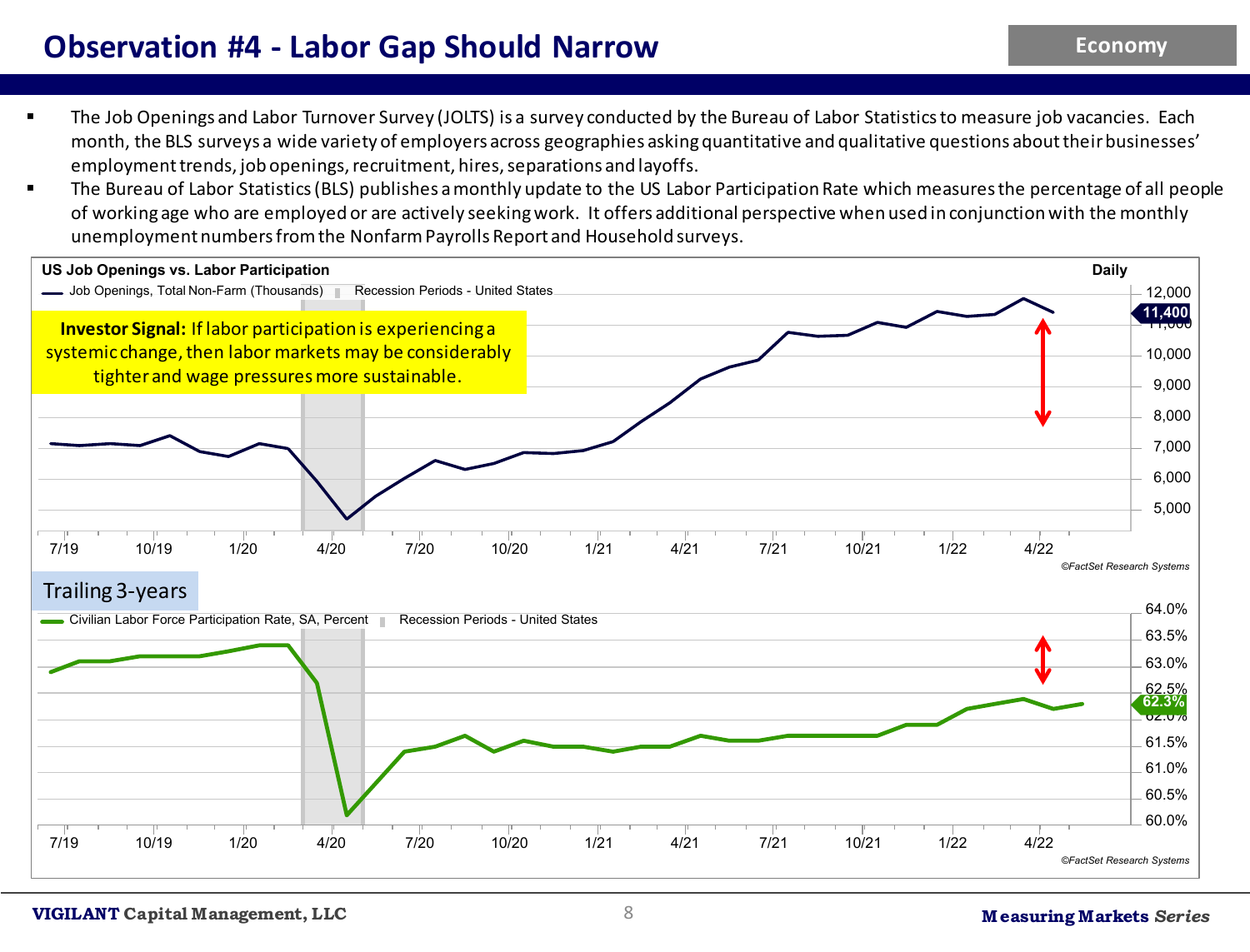#### **Observation #5 – Fed is Behind the Curve**

- **Fixed Income**
- In Conjunction with the Federal Open Market Committee meetings, Federal Reserve Board members and Federal Reserve Bank presidents submit their projections of the most likely outcomes for real gross domestic product (GDP) growth, the unemployment rate, and inflation.
- "Appropriate Monetary Policy" is defined as the future path of policy that each participant deems most likely to foster outcomes for economic activity and inflation that best satisfy the mandate to promote maximum employment and price stability.

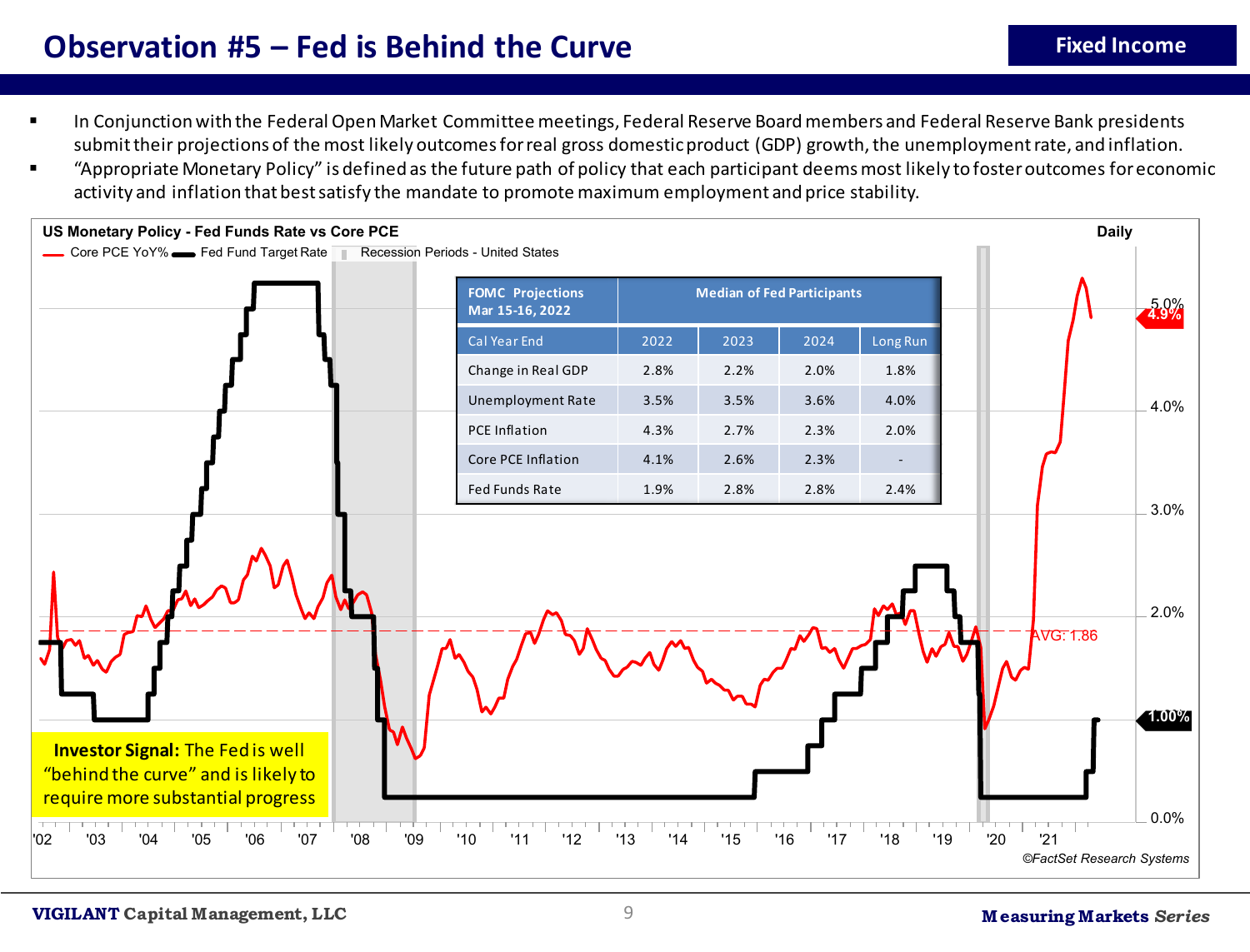- The US Treasury yield curve is a line chart that depicts the yields of short-term US Treasury bills compared to yields of longer-term Treasury notes and bonds. The chart shows the relationship between the interest rates and the maturities of US Treasury fixed-income securities, also called the term structure of interest rates.
- A normal or up-sloped yield curve indicates yields on longer-term bonds may continue to rise, responding to periods of economic expansion. A flat curve may imply economic uncertainty and fear of a slowdown. An inverted yield curve corresponds to periods of economic recession, where investors expect yields of longer-maturity bonds to become even lower in the future.

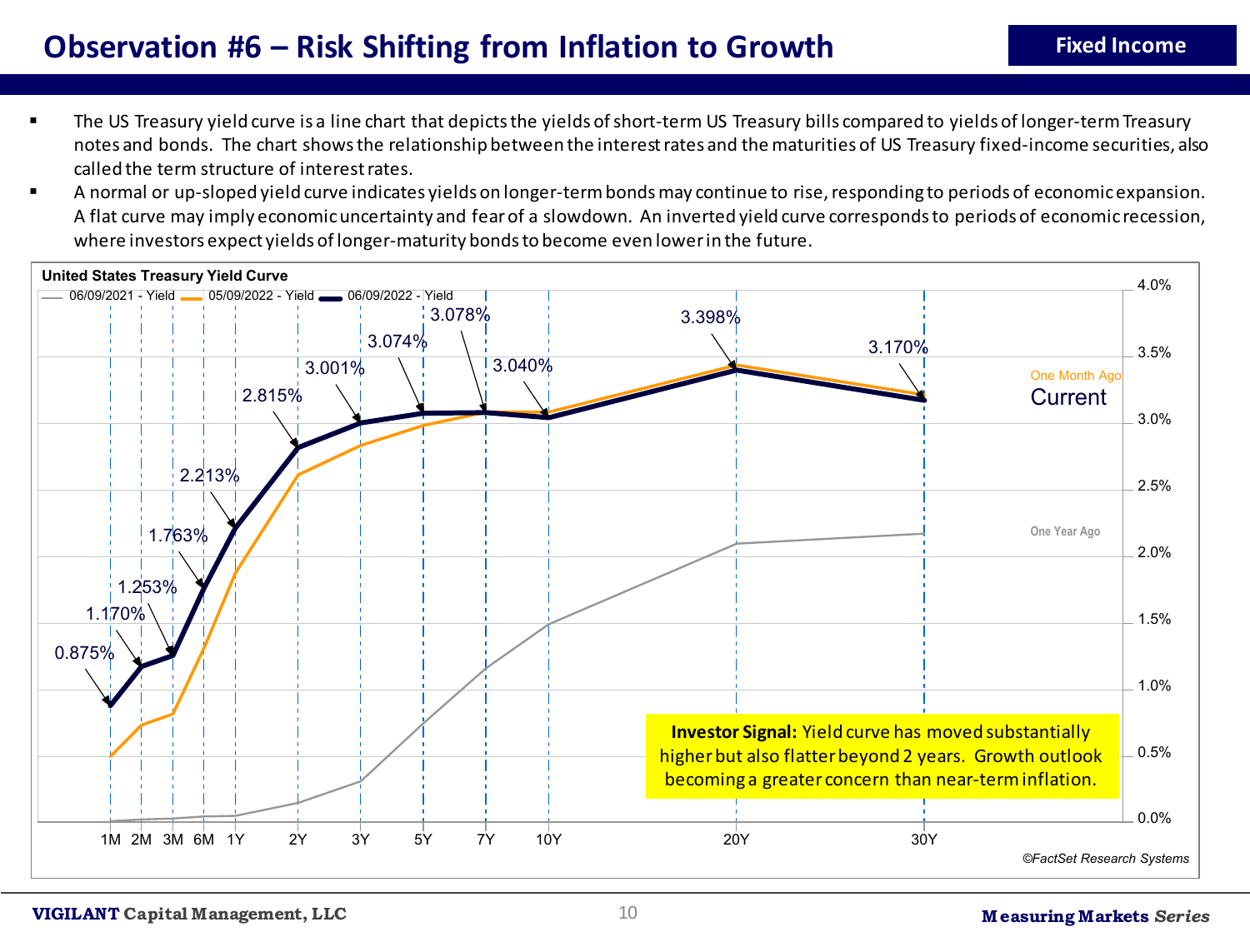## **Observation #6 – Risk Shifting from Inflation to Growth**

- Investors in corporate bonds assume not only interest rate risk but also credit risk, the chance that the corporate issuer will default on its debt obligations. Credit ratings published by agencies such as Moody's, Standard & Poors, and Fitch are meant to capture and categorize credit risk.
- The credit spread is the difference in yield between a corporate bond and a government bond at each point of maturity and reflects the extra compensation investors receive for bearing credit risk. In terms of business cycles, a slowing economy tends to widen credit spreads as companies are more likely to default, and an economy emerging from recession tends to narrow the spread.

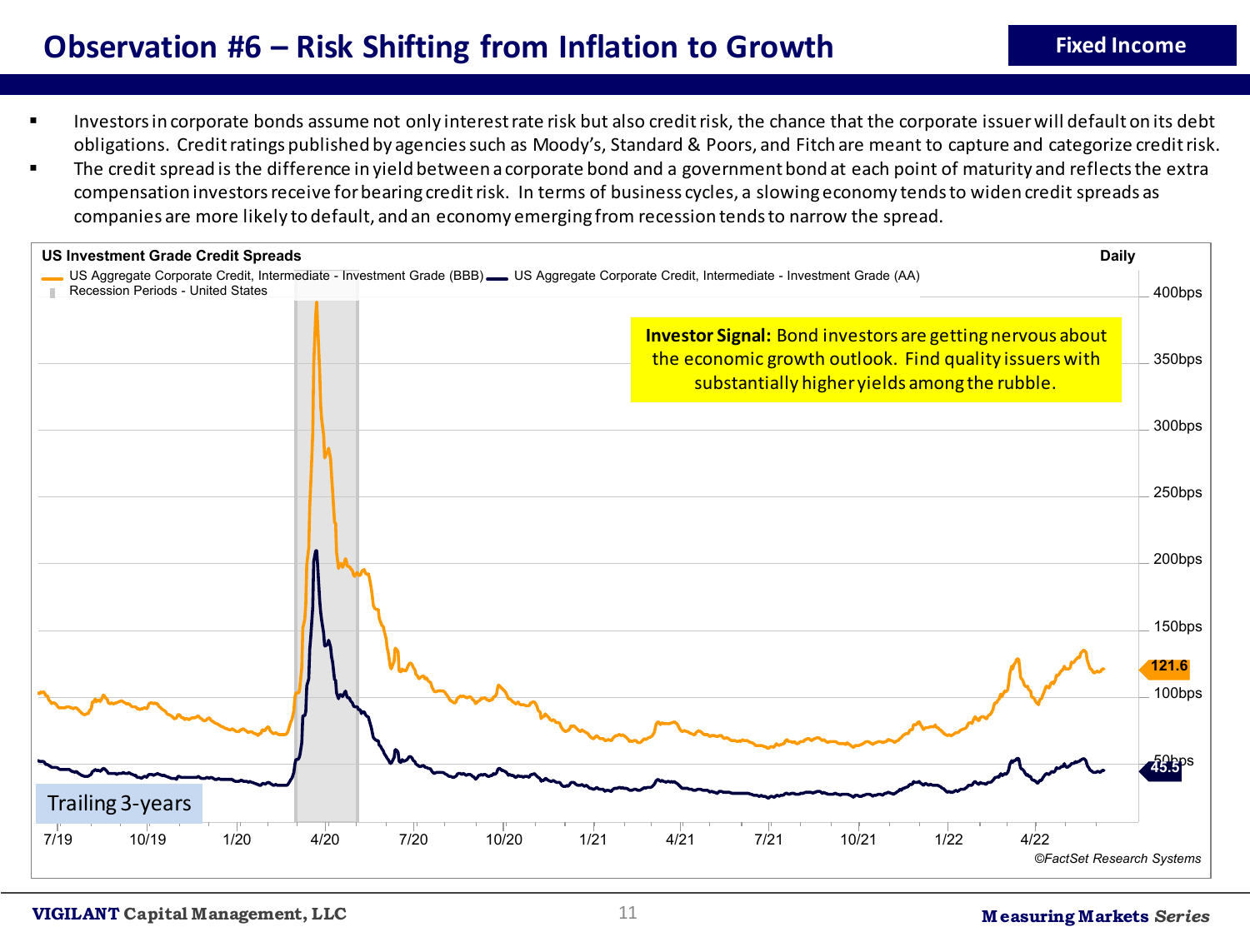S&P 500 Price Index on a trailing 20-year time horizon versus the 200-day moving average of the index.

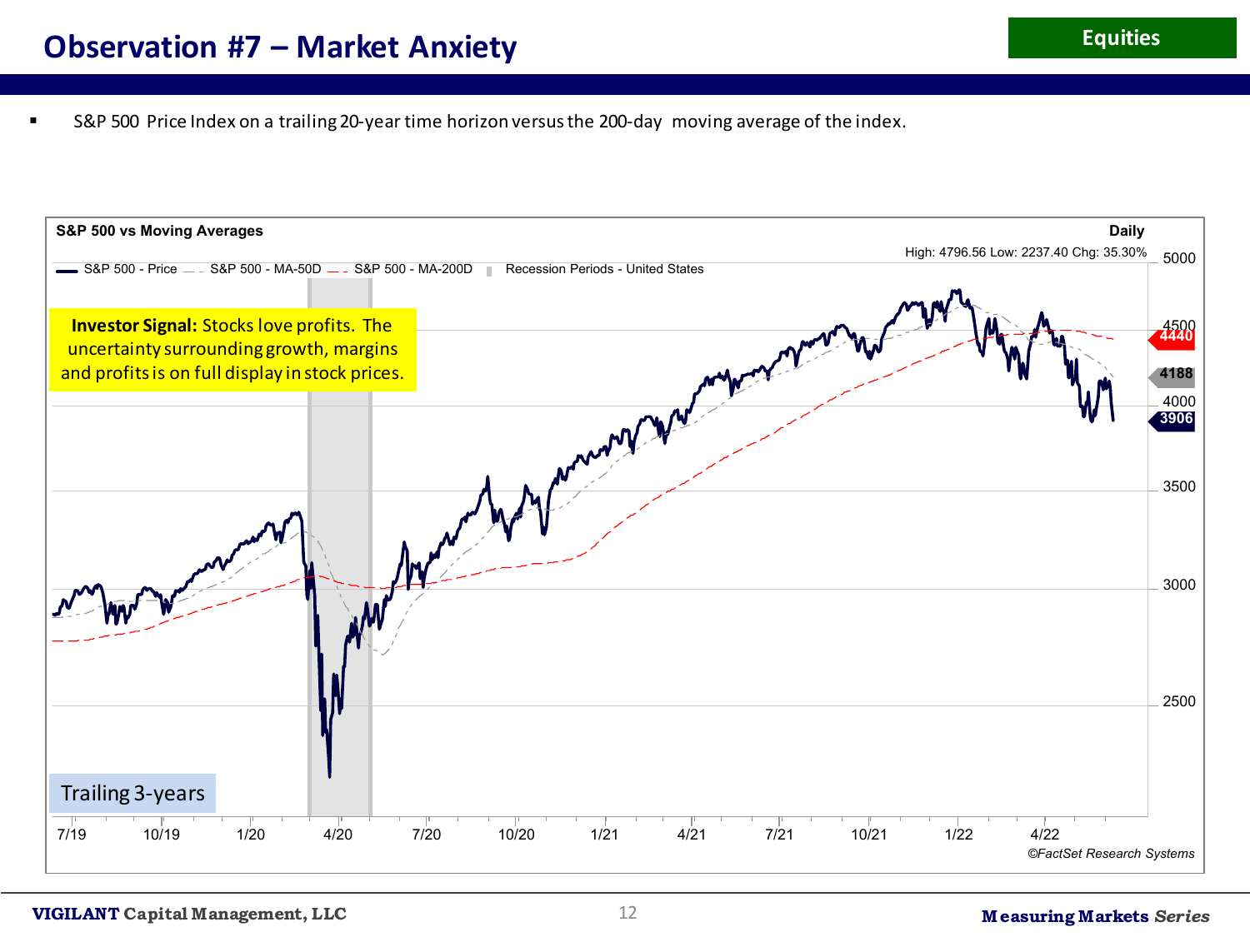#### **Observation #7 – Market Anxiety**

- The ability for companies to navigate their way through the ebb and flow of business cycles is a key determinant in the stream of profits available to investors. Over the long-term, stocks love profits and will follow their path.
- The price that investors are willing to pay to participate in the long-term stream of profits may be determined by an objective valuation process. But in the short-term, the price of stocks is frequently subject to the shifting investor sentiment between fear and greed.

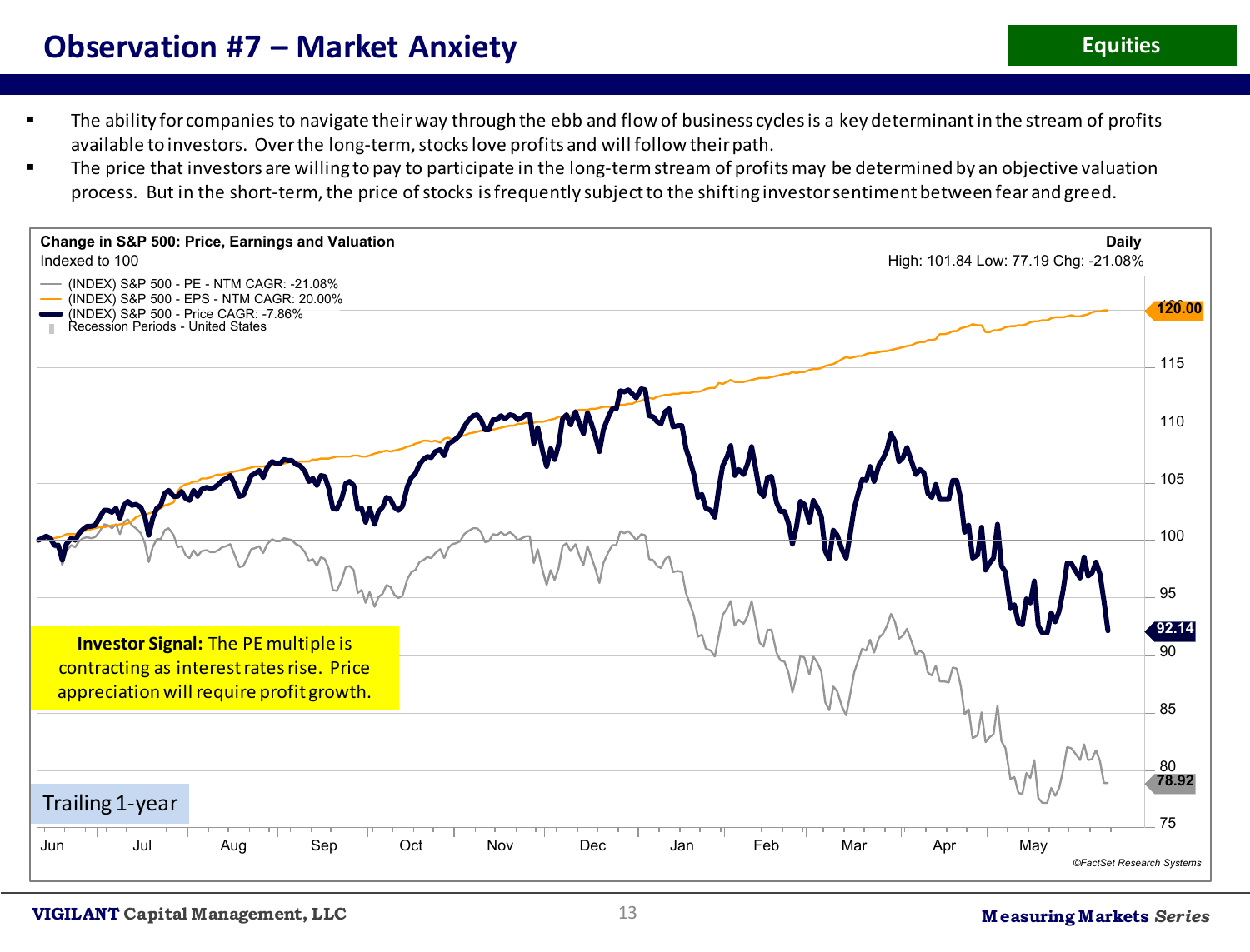- Methods for valuing the stock market are plentiful, from using a simple Price/Earnings Ratio to employing a more complex model that contemplates future cash flows and discount rates. A wide variety of methods are used by investors everyday.
- The P/E ratio is used by investors to determine the relative value of a market against its own historical record or to compare markets over time.

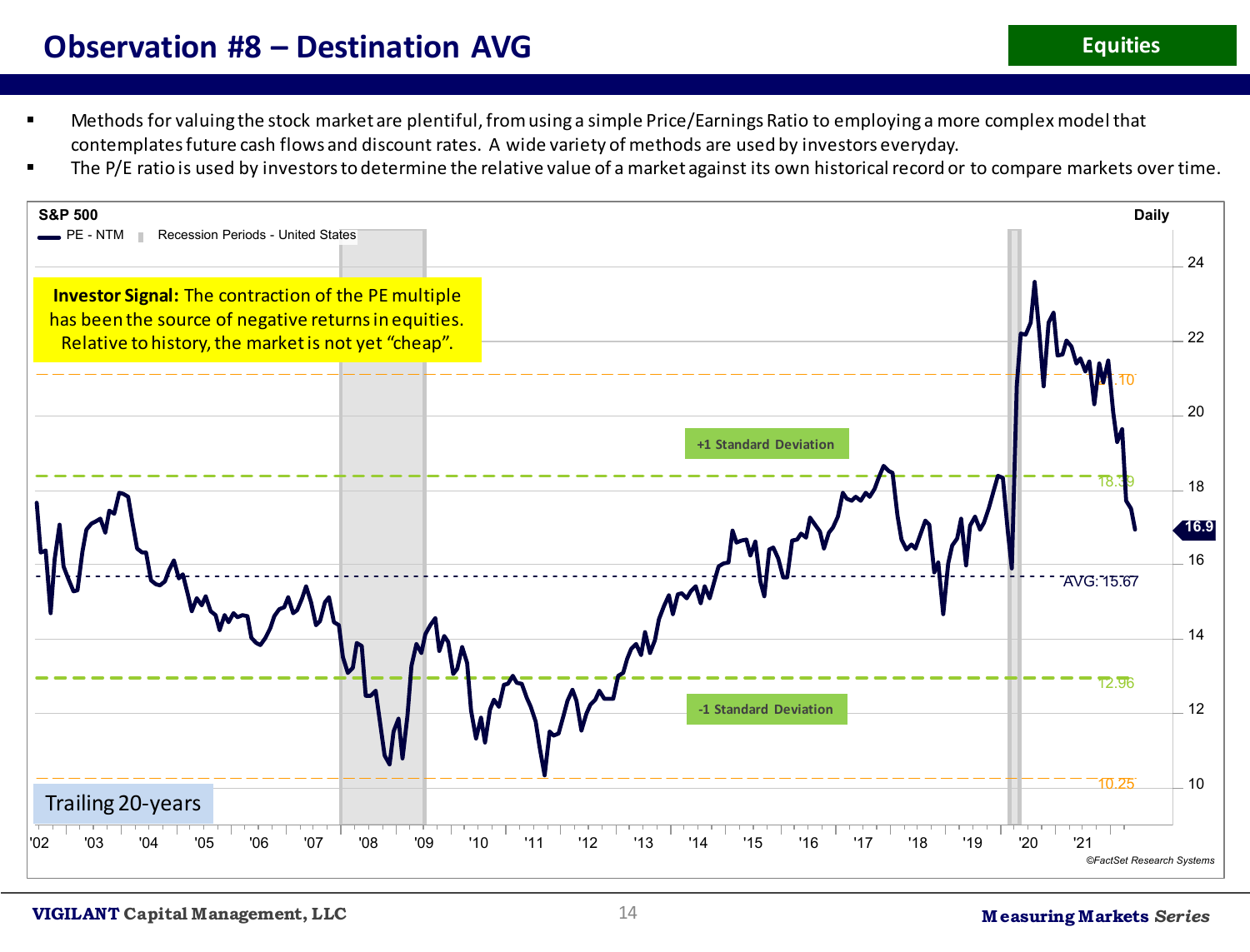**S&P 500 intra-year declines vs. calendar year returns (1980 – March 31, 2022)**

Despite average intra-year drops of -15.2%, annual returns positive in 32 of 42 years



Source: Bloomberg, L.P. Returns are based on the S&P 500 Price Index, an unmanaged, capitalization weighted index. Indices do not include fees or operating expenses and are not available for actual investment. The hypothetical performance calculations are for illustrative purposes only and are not meant to be representative of actual results while investing during the time period. Past performance is not indicative of future returns.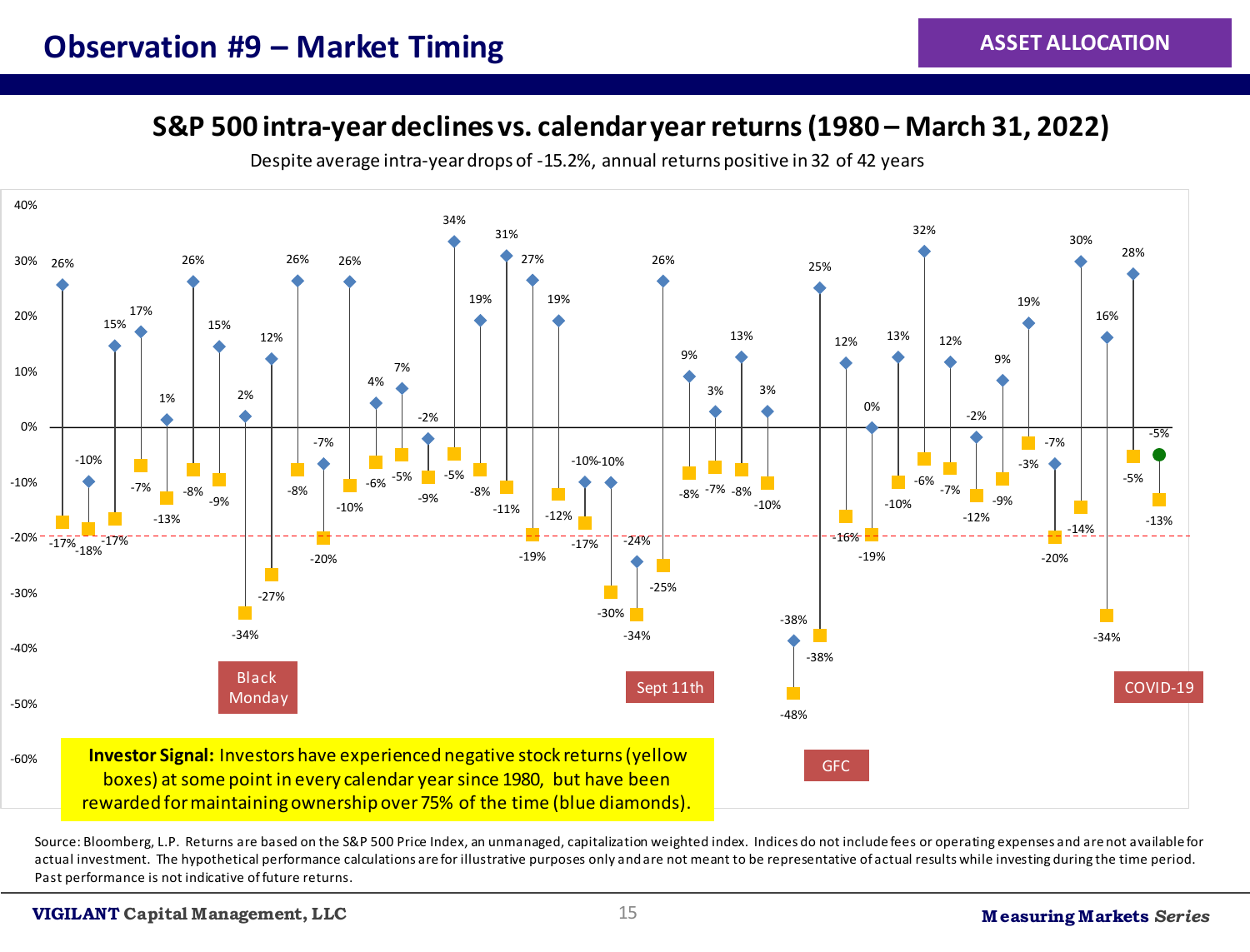#### **Observation #10 - Total Control**

#### **ASSET ALLOCATION**



- **Understand the primary attributes that each asset class may deliver to an investment portfolio**
- **Define the client specific liquidity needs, time horizon and tolerance for volatility by executing a thoughtful and thorough Investment Policy Statement process**
- **Establish the dollars that should be dedicated to each asset class that aligns attributes with needs**

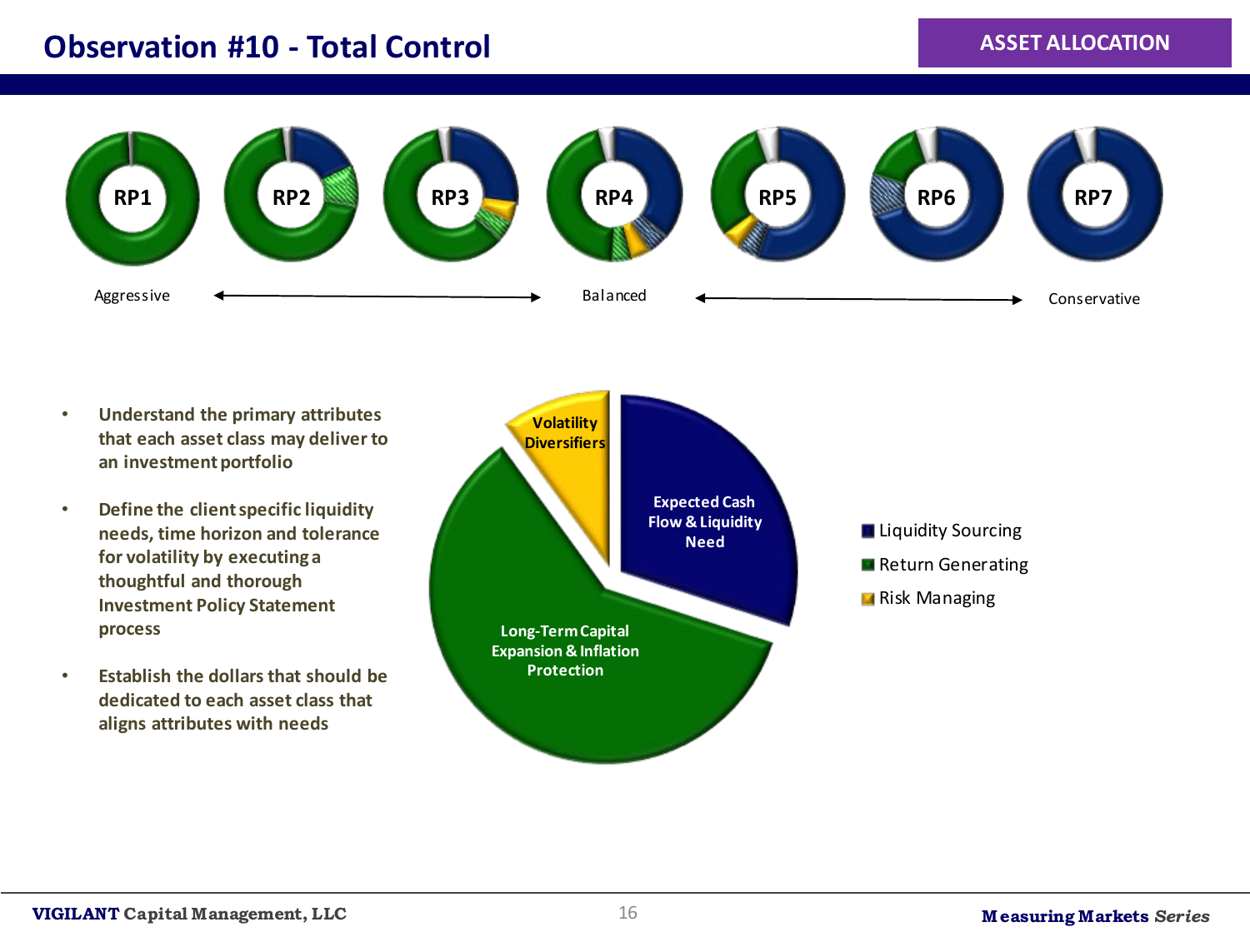

#### **A SOUND RETIREMENT PLAN**

**Make the most of the things that you can control.** 

**Select the Investment Advisor that is best positioned to evaluate the factors that are somewhat or completely out of your control.**

**Review the results with your Investment Advisor at least annually.**

JP Morgan Asset Management "Guide to Retirement"